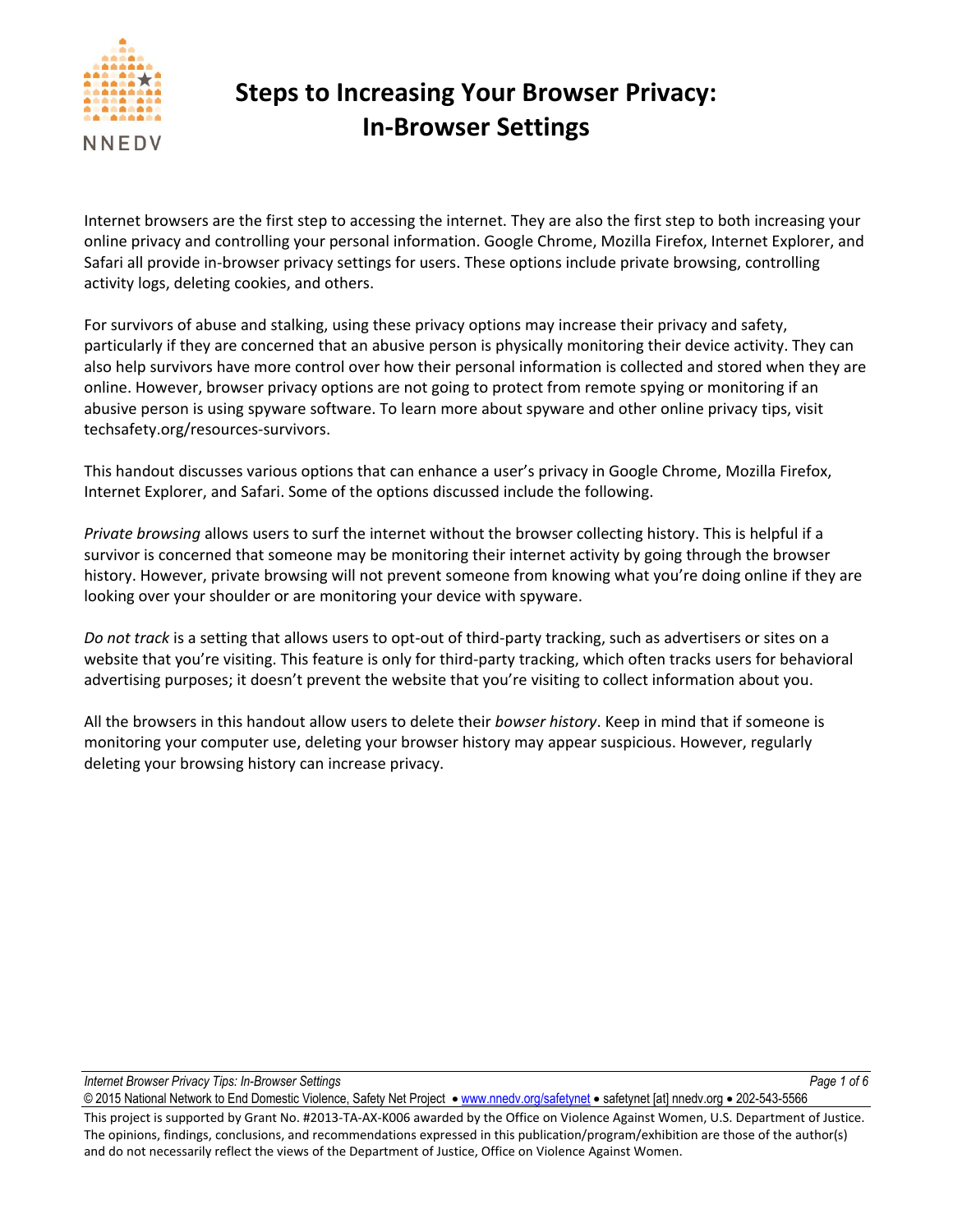

#### **Google Chrome**

- 1. Private Browsing: Incognito Mode:
	- In a new window, click on the Chrome menu icon.

| $\times$ N                                                                                                                                                                                                                                                                                                                                                                            |                                                                         |                          |              | ☆<br>Ξ                    |
|---------------------------------------------------------------------------------------------------------------------------------------------------------------------------------------------------------------------------------------------------------------------------------------------------------------------------------------------------------------------------------------|-------------------------------------------------------------------------|--------------------------|--------------|---------------------------|
| a your bookmarks here on the bookmarks bar. Import bookmark                                                                                                                                                                                                                                                                                                                           | New tab<br>New window                                                   | $Ctrl + T$<br>$Ctrl + N$ |              |                           |
| New incognito window                                                                                                                                                                                                                                                                                                                                                                  |                                                                         |                          | Ctrl+Shift+N |                           |
|                                                                                                                                                                                                                                                                                                                                                                                       | <b>Bookmarks</b>                                                        |                          |              |                           |
| You've gone incognito<br>Pages you view in incognito tabs won't stick around in your brow<br>cookie store, or search history after you've closed all of your incl<br>Any files you download or bookmarks you create will be kept. Le<br>about incognito browsing<br>Going incognito doesn't hide your browsing from your emp<br>internet service provider, or the websites you visit. | Edit                                                                    | Cut                      | Copy         | Paste                     |
|                                                                                                                                                                                                                                                                                                                                                                                       | $Ctrl + S$<br>Save page as<br>Find<br>$Ctrl + F$<br>Print<br>$Ctrl + P$ |                          |              |                           |
|                                                                                                                                                                                                                                                                                                                                                                                       | Zoom                                                                    |                          | $100\% +$    | $\mathbf{b}$ $\mathbf{d}$ |
|                                                                                                                                                                                                                                                                                                                                                                                       | History<br>Downloads                                                    | $Ctrl + H$<br>$Ctr +1$   |              |                           |

- Choose "New incognito window."
- A new window will open with a message explaining incognito mode. You will remain in incognito mode until you close this browser window.
- 2. Do Not Track:
	- **E** Click on the Menu icon in the top right corner and choose "Settings."
	- **EXECLICE ON "Show advanced settings" at the bottom of the page.**
	- Check the box to "Send a 'Do Not Track' request with your browsing traffic."
	- Additionally, Google uses "Protect My Choices," which installs opt-out, site-specific cookies on your computer. This requires installation of an extension instead of just a change in settings. It also doesn't stop websites from collecting information about your activity, it just stops them from showing you targeted ads.
		- o Visit Chrome webstore and install "Protect My Choices."
		- o You'll see a pop-up confirming that it has been added to Chrome.
- 3. History:
	- Click on the Menu icon in the top right corner and choose "History."
	- You can choose to "Clear browsing data" to delete the entire browsing history or you can choose certain pages and select "Remove selected items."
- 4. Additional Privacy Options:
	- **EXECLICK** On the Menu icon in the top right corner and choose "Settings." (You can also navigate to the "Settings" section from the History page.)
	- Click on "Show advanced settings" at the bottom of the page. Here you can determine whether Chrome can (1) enable phishing and malware protection, (2) use a prediction service to help complete searches and URLs typed, (3) offer to save your passwords, and (4) use Autofill for webforms.

*Internet Browser Privacy Tips: In-Browser Settings Page 2 of 6*

© 2015 National Network to End Domestic Violence, Safety Net Project · [www.nnedv.org/safetynet](http://www.nnedv.org/safetynet) · safetynet [at] nnedv.org · 202-543-5566

This project is supported by Grant No. #2013-TA-AX-K006 awarded by the Office on Violence Against Women, U.S. Department of Justice. The opinions, findings, conclusions, and recommendations expressed in this publication/program/exhibition are those of the author(s) and do not necessarily reflect the views of the Department of Justice, Office on Violence Against Women.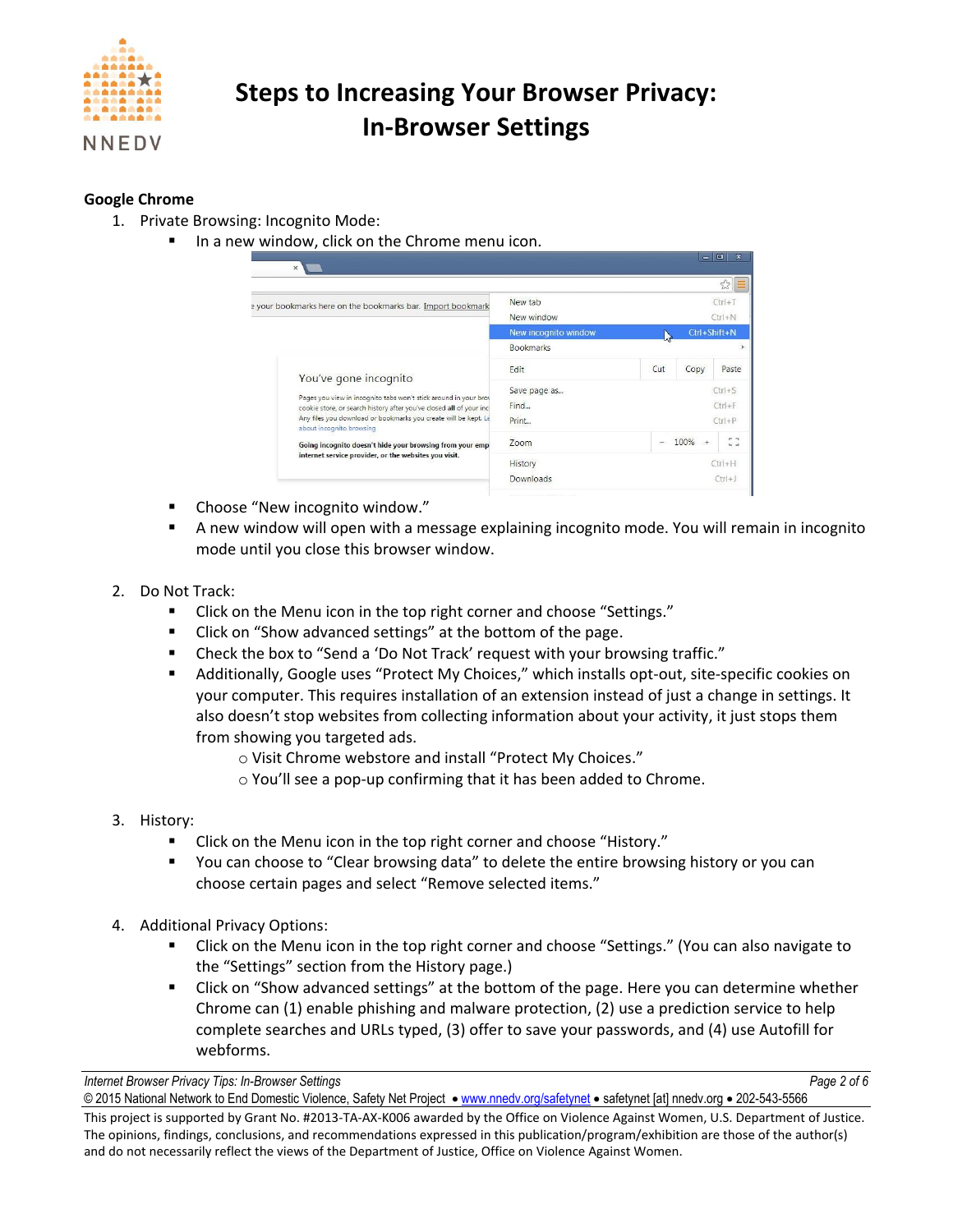

5. Google also now offers Privacy Checkup that allows you to review your privacy settings of any Google products you use, such as YouTube. Visit<https://myaccount.google.com/privacycheckup/> for more information.

#### **Internet Explorer:**

- 1. Private Browsing: InPrivate:
	- In a new window, click on the Tools icon (gear) at the top right corner under the red exit icon.

| <b>CX</b><br>New Tab                                                                                                                                   | $\times$           |                                                             | 命交易        |  |
|--------------------------------------------------------------------------------------------------------------------------------------------------------|--------------------|-------------------------------------------------------------|------------|--|
|                                                                                                                                                        |                    | Print<br>File<br>Zoom                                       |            |  |
| Delete browsing history                                                                                                                                | Ctrl+Shift+Del     | Safety                                                      |            |  |
| InPrivate Browsing                                                                                                                                     | $Ctrl + Shift + P$ | View downloads                                              | $Ctrl + J$ |  |
| Tracking Protection<br><b>ActiveX Filtering</b><br>Webpage privacy policy<br>Check this website<br>Turn on SmartScreen Filter<br>Report unsafe website |                    | Manage add-ons<br>F12 developer tools<br>Go to pinned sites |            |  |
|                                                                                                                                                        |                    | Internet options<br>About Internet Explorer                 |            |  |

- **E** Click on "Safety" and then choose "InPrivate Browsing."
- A new window will open with an explanation of InPrivate Browsing. You will remain in this mode until you close this browser window.
- 2. Do Not Track:
	- In a new window, click the Tools icon in the top right corner.
	- **EXECLICK ON "Safety" and then select to "Turn on Tracking Protection" and "Turn on Doo Not Track** Requests."
- 3. Additional Privacy Options:
	- Click on the Tools icon in the top right corner (round gear). Choose "Internet Options."
	- Under "General" you can choose to have browser history delete on exit or you can delete your current history.
	- **Under "Privacy" you can:** 
		- Choose the level of privacy you want for your browser. This ranges from "Block All Cookies" to "Medium" (blocks cookies from sites that do not have a compact privacy policy) to "Accept All Cookies." Read all the options and choose what you prefer.
		- Check the box to never let websites request your physical location.

#### **Mozilla Firefox**

1. Private Browsing:

*Internet Browser Privacy Tips: In-Browser Settings Page 3 of 6*

<sup>© 2015</sup> National Network to End Domestic Violence, Safety Net Project · [www.nnedv.org/safetynet](http://www.nnedv.org/safetynet) · safetynet [at] nnedv.org · 202-543-5566 This project is supported by Grant No. #2013-TA-AX-K006 awarded by the Office on Violence Against Women, U.S. Department of Justice. The opinions, findings, conclusions, and recommendations expressed in this publication/program/exhibition are those of the author(s) and do not necessarily reflect the views of the Department of Justice, Office on Violence Against Women.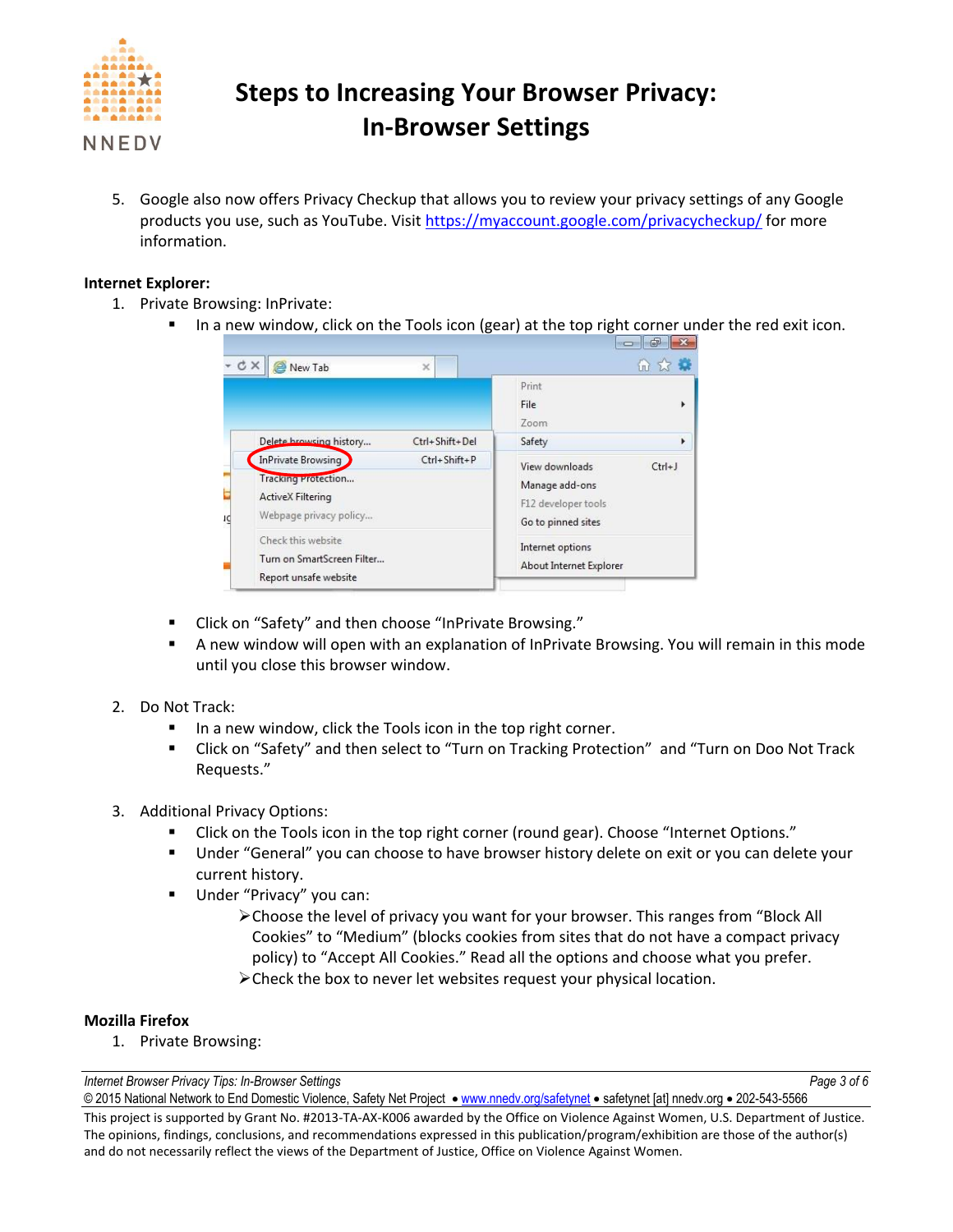

In a new window, click the menu icon in the top right corner and choose "New Private Window."



- A new window will appear explaining Firefox's Private Browsing option. You will remain in this mode until you close this browser window.
- 2. Do Not Track:
	- In a new window, click the "Options" icon (round gear, which may appear in middle of the pop up box).
	- In the box that opens, choose the "Privacy" tab.



- Under "Tracking," choose "Tell sites that I do not want to be tracked."
- 3. History:
	- Under the same Privacy menu as the Tracking option, you can choose for Firefox to "Never Remember History."
	- **•** You can also clear all previous History in this window.
- 4. Additional Privacy Options:
	- Click on the Options icon (round gear).
	- Choose "Advanced." Under "Data Choices," you can choose what information Mozilla is allowed to collect about your browser usage.

*Internet Browser Privacy Tips: In-Browser Settings Page 4 of 6*

<sup>© 2015</sup> National Network to End Domestic Violence, Safety Net Project . [www.nnedv.org/safetynet](http://www.nnedv.org/safetynet) . safetynet [at] nnedv.org . 202-543-5566 This project is supported by Grant No. #2013-TA-AX-K006 awarded by the Office on Violence Against Women, U.S. Department of Justice. The opinions, findings, conclusions, and recommendations expressed in this publication/program/exhibition are those of the author(s) and do not necessarily reflect the views of the Department of Justice, Office on Violence Against Women.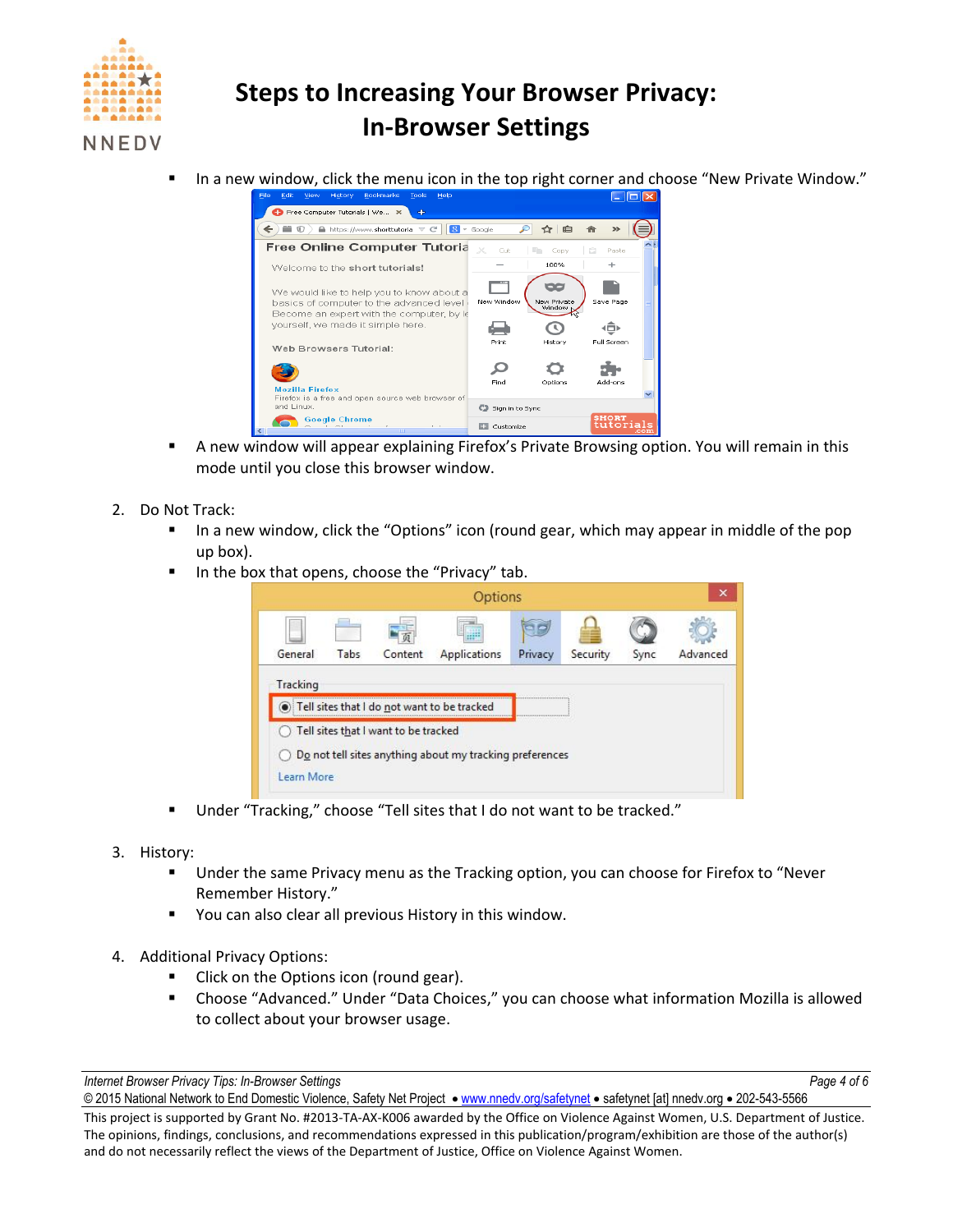

 Choose "Security." In this section, you can select to receive warnings when sites are trying to install add-ons. You can also manage passwords (including choosing to not have them be remembered).

### **Safari 8 (Yosemite)**

1. Private Browsing:



- When in Private Browsing mode, your address and search field will have a dark background with white text.
- To stop using Private Browsing, close the Private Browsing window or switch to another Safari window that isn't using Private Browsing.
- 2. Do Not Track
	- Go to Preferences, and select the Privacy Tab.
	- Select "Website tracking: Ask websites not to track me."
- 3. History
	- Go to History, and select "Clear History and Website Data…"
	- **Select from the drop down menu the time period you would like your history data to be deleted.**
	- **E** Click "Clear History."
- 4. Additional Privacy
	- Go to Preferences, and select the Privacy Tab.
	- You can limit or block websites cookies and website data. You can also "Remove All Website Data."

*Internet Browser Privacy Tips: In-Browser Settings Page 5 of 6*

<sup>© 2015</sup> National Network to End Domestic Violence, Safety Net Project · [www.nnedv.org/safetynet](http://www.nnedv.org/safetynet) · safetynet [at] nnedv.org · 202-543-5566 This project is supported by Grant No. #2013-TA-AX-K006 awarded by the Office on Violence Against Women, U.S. Department of Justice. The opinions, findings, conclusions, and recommendations expressed in this publication/program/exhibition are those of the author(s) and do not necessarily reflect the views of the Department of Justice, Office on Violence Against Women.